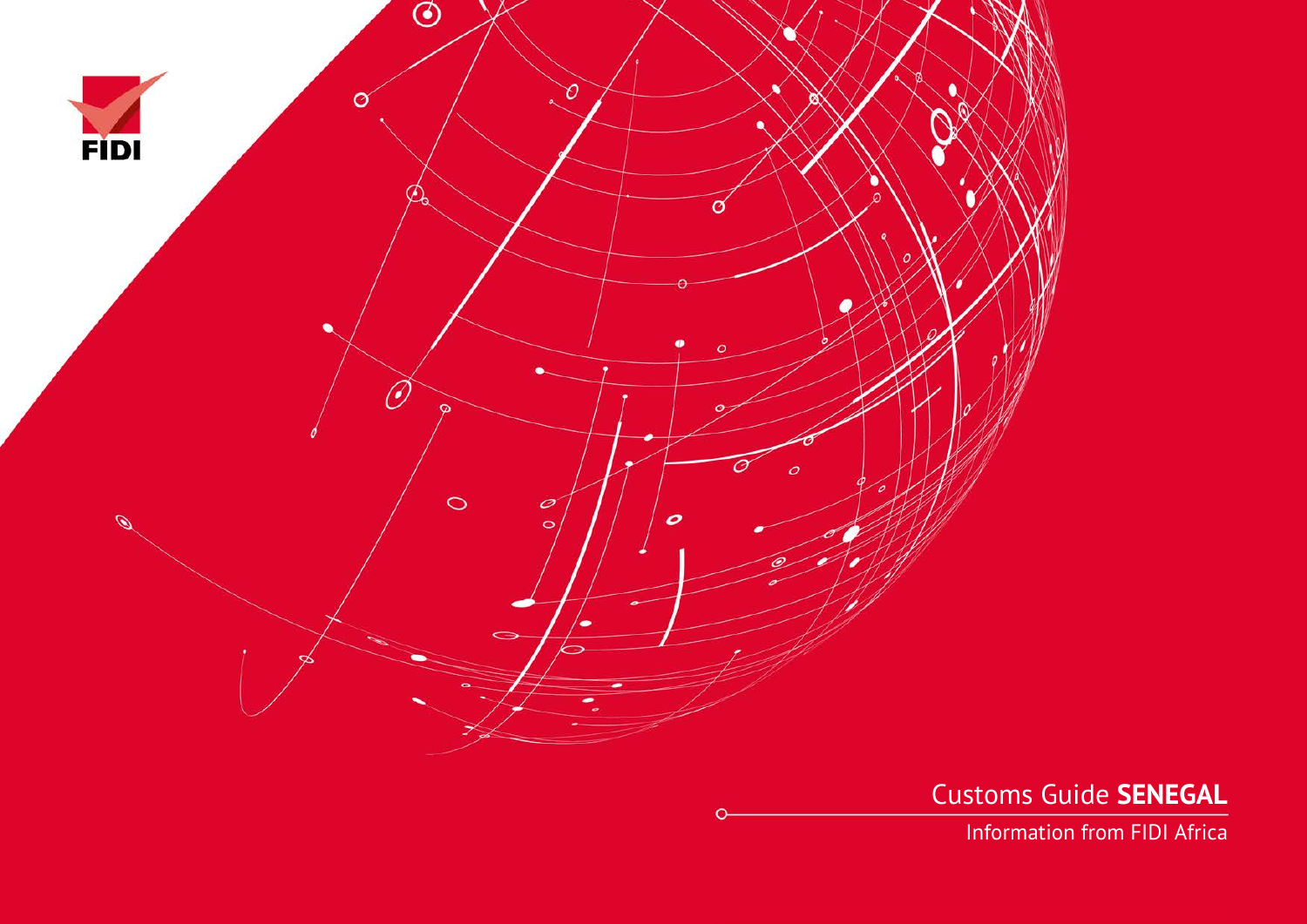## **Customs guide** SENEGAL

## **The global quality standard for international moving.**

The FAIM label is your global assurance for a smooth, safe and comprehensive relocation process.





| <b>GOODS</b>            | <b>DOCUMENTS REQUIRED</b>                                                                                                                                                                                                                                                                                                                                                                                                                                                                                                                                                | <b>CUSTOMS PRESCRIPTIONS</b>                                                                                                                                                                                                                                                                                                                                                                                                                 | <b>REMARKS</b> |
|-------------------------|--------------------------------------------------------------------------------------------------------------------------------------------------------------------------------------------------------------------------------------------------------------------------------------------------------------------------------------------------------------------------------------------------------------------------------------------------------------------------------------------------------------------------------------------------------------------------|----------------------------------------------------------------------------------------------------------------------------------------------------------------------------------------------------------------------------------------------------------------------------------------------------------------------------------------------------------------------------------------------------------------------------------------------|----------------|
| <b>Personal Effects</b> | Detailed, dated and signed inventory valued<br>in euros and showing a contact address at<br>destination.<br>Certificate of assignment from employer<br>confirming new posting.<br>Copy of valid passport.<br>• Certificate of departure from Senegal<br>Embassy at origin - for Senegalese citizens.<br>New Effects.<br>$\mathbf{u}$ .<br>Detailed inventory showing exact invoice<br>amounts of a new effect on which a contact<br>address at destination must appear.<br>Original invoice not older than 6 months<br>with address at destination (not<br>handwritten). | For new effects, tax of 35 to 55% of CIF<br>value (for non-diplomats)<br>For new effects not older than 6 months:<br>Name and address at destination<br>٠<br>Total invoice without VAT<br><b>Rejected by Customs:</b><br>Till slips<br>٠.<br>• Delivery Notes<br>Order forms<br>٠<br>Sales slips for export, intended for<br>airport customs and not marine customs                                                                          |                |
| <b>Vehicles</b>         | Used vehicles:<br>■ Title document.<br>• Valued, dated and signed inventory.<br>• Non-lien affidavit (valid for 1 month).<br>Passport of vehicle owner.<br>• Motor vehicle's invoice.<br>Insurance certificate.<br>• Copy Bill of Lading.<br>• Non-sale certificate (declaration stating<br>that the shipper will not sell his / her car<br>within 2 years of import.<br>• Certificate of change of residence for<br>shipper.                                                                                                                                            | All vehicles except diplomatic are subject to<br>customs duties.<br>• Only vehicles not exceeding 8 years old can<br>be imported but a tax of 58% of CIF value<br>will apply - as shown on title document. CIF<br>value to be confirmed by Senegal customs.<br>• Please note that in order to avoid any<br>delays, demurrage and storage charges due<br>to the lengthy customs procedures for<br>vehicles. A copy of the title documentation |                |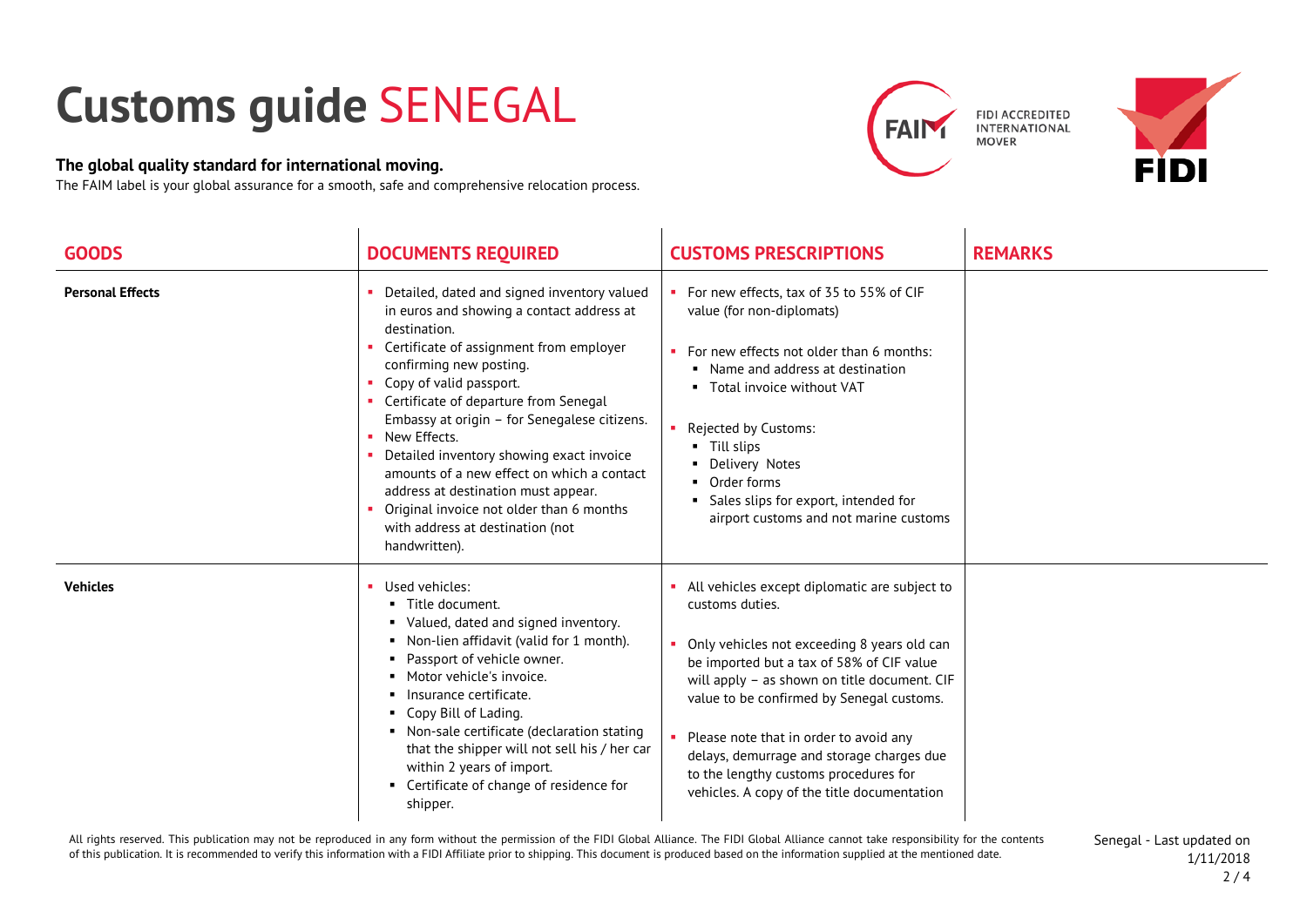| <b>GOODS</b>         | <b>DOCUMENTS REQUIRED</b>                                                                                                                                                                                                                                                                                                                                                                                                                                                                                                                                                                                                                                                                                          | <b>CUSTOMS PRESCRIPTIONS</b>                                                                                                                                                 | <b>REMARKS</b>                                                      |
|----------------------|--------------------------------------------------------------------------------------------------------------------------------------------------------------------------------------------------------------------------------------------------------------------------------------------------------------------------------------------------------------------------------------------------------------------------------------------------------------------------------------------------------------------------------------------------------------------------------------------------------------------------------------------------------------------------------------------------------------------|------------------------------------------------------------------------------------------------------------------------------------------------------------------------------|---------------------------------------------------------------------|
|                      | • New without VAT and registration plate:<br>• Original invoice with address at<br>destination.                                                                                                                                                                                                                                                                                                                                                                                                                                                                                                                                                                                                                    | and consignment information is required at<br>least 1 month before the arrival of the<br>shipment.<br>Chassis number and weight of the vehicle<br>must be stated on the OBL. |                                                                     |
| <b>Removal goods</b> | Packing list in French & English.<br>Certificate of change of residence from<br>competent origin authority i.e. town hall.<br>From Senegal embassy for Senegal citizens.<br>Original bill of lading or express release /<br>Seaway bill / AWB copy.<br>Original inventory in French date, valued<br>and signed by the shipper.<br>• Invoices for the electrical and hi-fi<br>appliances; and for all the items bought less<br>than 6 months before the shipment's arrival.<br>Letter of assignment from new employer<br>explaining that the client is starting a new<br>contract.<br>• Non sale certificate (declaration stating that<br>the shipper will not sell his / her HHG).<br>Insurance certificate.<br>п. | Documents have to be couriered 15 days<br>before the shipment's arrival in order for the<br>shipper's employer to apply for the possible<br>duty free exemption certificate. | PLEASE WAIT FOR A GREEN LIGHT BEFORE<br>SHIPPPING FROM ORIGIN PORT. |